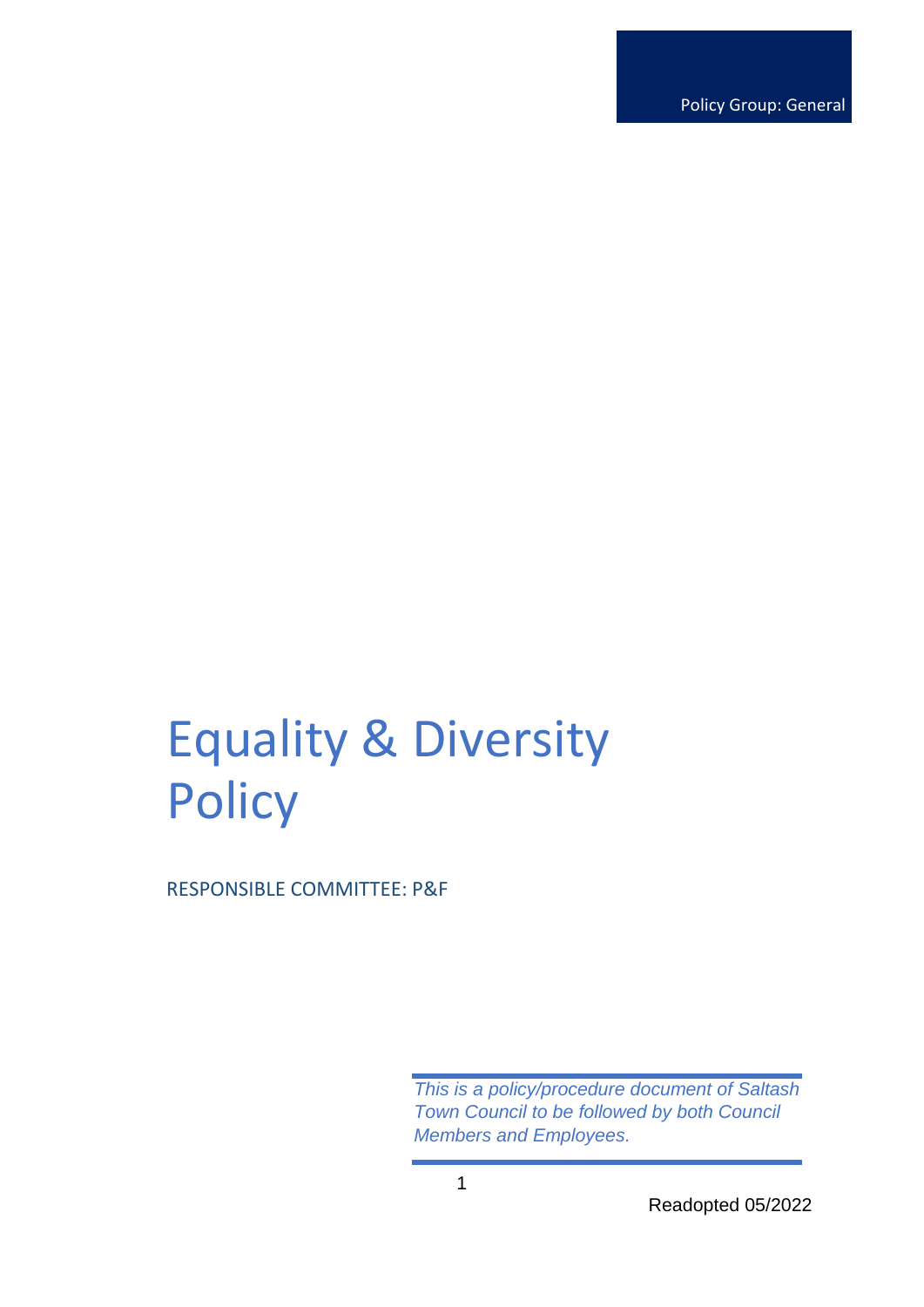| <b>Current Document Status</b>       |                       |                    |               |  |  |
|--------------------------------------|-----------------------|--------------------|---------------|--|--|
| <b>Version</b>                       | 1/2021                | <b>Approved by</b> | <b>ATM</b>    |  |  |
| <b>Date</b>                          | March 2021            | <b>Date</b>        | 05.05.2022    |  |  |
| <b>Responsible</b><br><b>Officer</b> | <b>AJT</b>            | Minute no.         | 54/22/23b(vi) |  |  |
| <b>Next review date</b>              | Annual or as required |                    |               |  |  |

| <b>Version History</b> |                |                      |                   |  |  |
|------------------------|----------------|----------------------|-------------------|--|--|
| <b>Date</b>            | <b>Version</b> | <b>Author/Editor</b> | <b>Notes</b>      |  |  |
| March<br>2021          | 1 NEW          | <b>AJT</b>           | <b>SLCC</b> model |  |  |
| May 2022               | 1/2022         | <b>AJT</b>           | Readopted         |  |  |
|                        |                |                      |                   |  |  |

|                  | <b>Document Retention Period</b> |  |
|------------------|----------------------------------|--|
| Until superseded |                                  |  |

Readopted 05/2022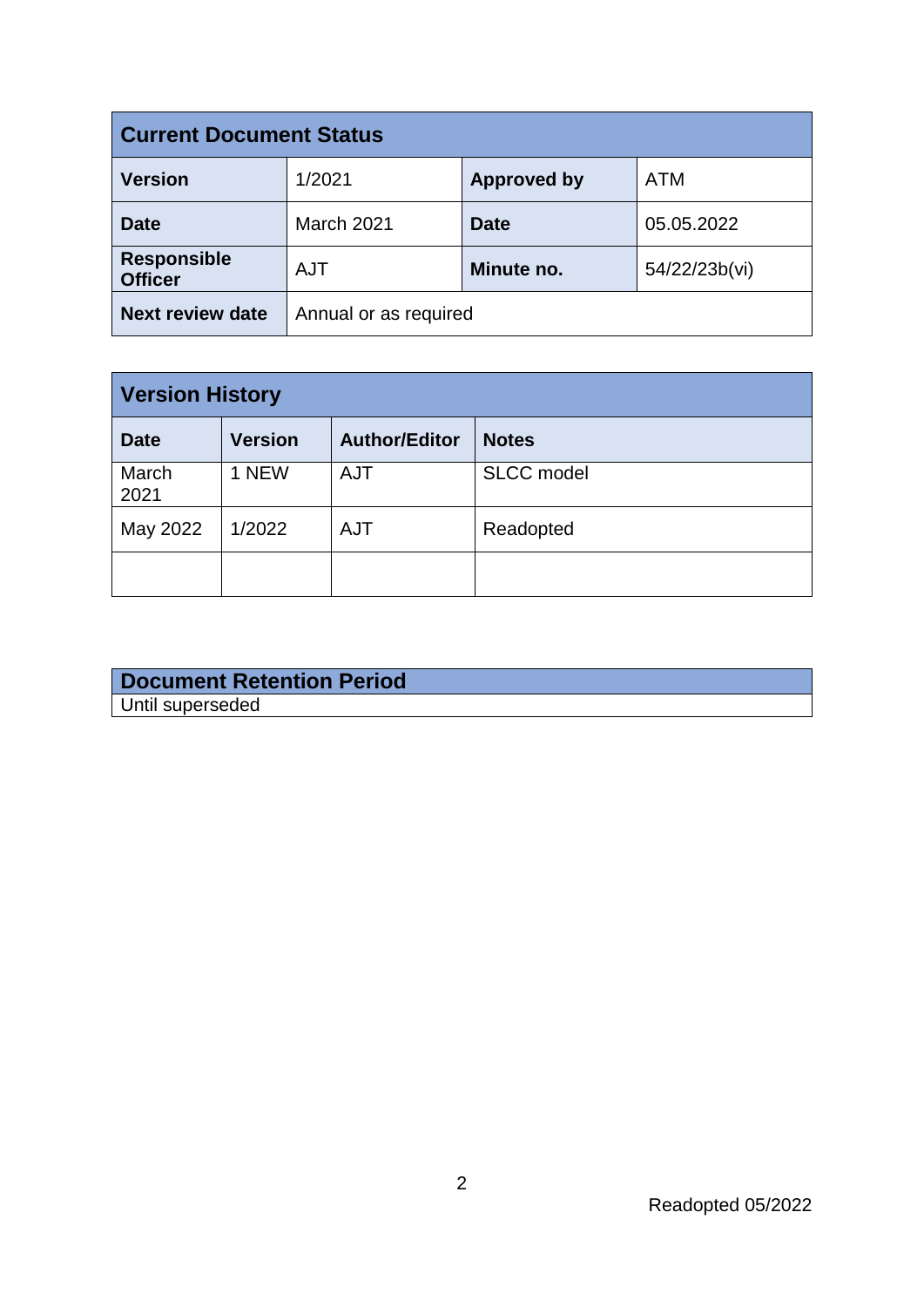# **Saltash Town Council**

## **Equality and Diversity Policy**

## **1. Introduction**

- a. Saltash Town Council is an equal opportunities employer. We are committed to equality of opportunity and to providing a service and following practices which are free from unfair and unlawful discrimination. The aim of this policy is to ensure that no applicant or member of staff receives less favourable treatment on the grounds of age, disability, gender reassignment, marriage and civil partnership, pregnancy or maternity, race, religion or belief, sex or sexual orientation, or is disadvantaged by conditions or requirements which cannot be shown to be relevant to performance. It seeks also to ensure that no person is victimised or subjected to any form of bullying or harassment.
- b. We value people as individuals with diverse opinions, cultures, lifestyles and circumstances. All employees are covered by this policy and it applies to all areas of employment including recruitment, selection, training, deployment, career development, and promotion. These areas are monitored and policies and practices are amended if necessary to ensure that no unfair or unlawful discrimination, intentional, unintentional, direct or indirect, overt or latent exists.
- c. The Town Clerk has particular responsibility for implementing and monitoring the Equality and Diversity in Employment Policy and, as part of this process, all personnel policies and procedures are administered with the objective of promoting equality of opportunity and eliminating unfair or unlawful discrimination.
- d. All employees, workers or self-employed contractors whether part time, full time or temporary, will be treated fairly and with respect. Selection for employment, promotion, training, or any other benefit will be on the basis of aptitude and ability. All employees will be helped and encouraged to develop their full potential and the talents and resources of the workforce will be fully utilised to maximise the efficiency of the Town Council.
- e. Equality of opportunity, valuing diversity and compliance with the law is to the benefit of all individuals in the Town Council as it seeks to develop the skills and abilities of its people. While specific responsibility for eliminating discrimination and providing equality of opportunity lies with the senior management team, individuals at all levels have a responsibility to treat others with dignity and respect. The personal commitment of every employee to this policy and application of its principles are essential to eliminate discrimination and provide equality throughout the Town Council.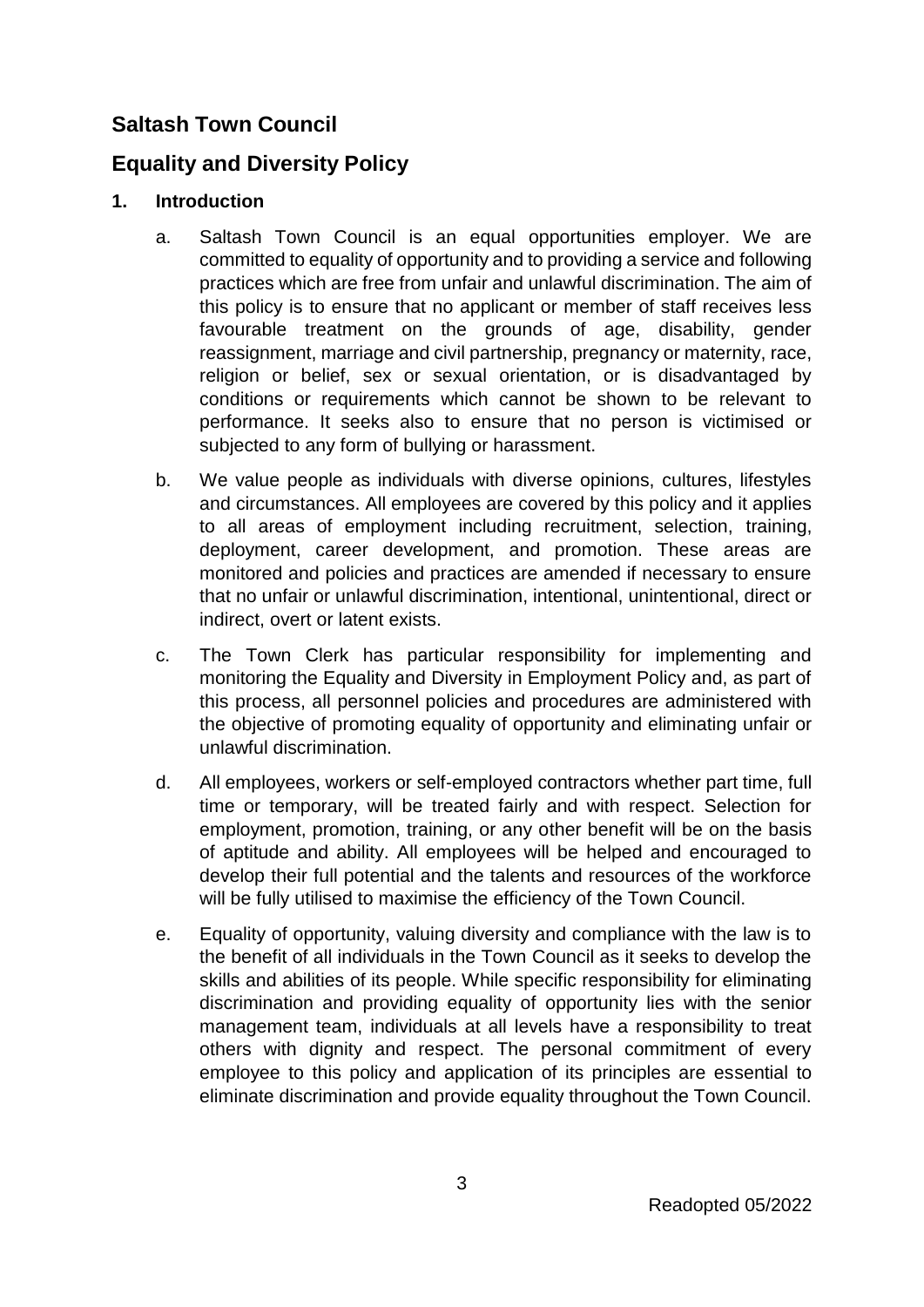### **2. Our Commitment as an Employer**

- a. To create an environment in which individual differences and the contributions of our staff are recognised and valued.
- b. Every employee, worker or self-employed contractor is entitled to a working environment that promotes dignity and respect to all. No form of intimidation, bullying or harassment will be tolerated.
- c. Training, development and progression opportunities are available to all staff.
- d. Equality in the workplace is good management practice and makes sound business sense.
- e. We will review all our employment practices and procedures to ensure fairness.

### **3. Our Commitment as a Service Provider**

- a. We aim to provide services to which all clients are entitled regardless of age, disability, gender reassignment, marriage and civil partnership, pregnancy or maternity, race, religion or belief, sex or sexual orientation, offending past, caring responsibilities or social class.
- b. We will make sure that our services are delivered equitably and meet the diverse needs of our service users and clients by assessing and meeting the diverse needs of our clients.
- c. This policy is fully supported by the senior management team.
- d. This policy will be monitored and reviewed annually.
- e. We have clear procedures that enable our clients, candidates for jobs and employees to raise a grievance or make a complaint if they feel they have been unfairly treated.
- f. Breaches of our equality and diversity policy will be regarded as misconduct and could lead to disciplinary proceedings.

## **4. Equal Opportunity Policy Statements**

a. **AGE**

We will:

- ensure that people of all ages are treated with respect and dignity;
- ensure that people of working age are given equal access to our employment, training, development and promotion opportunities; and
- challenge discriminatory assumptions about younger and older people.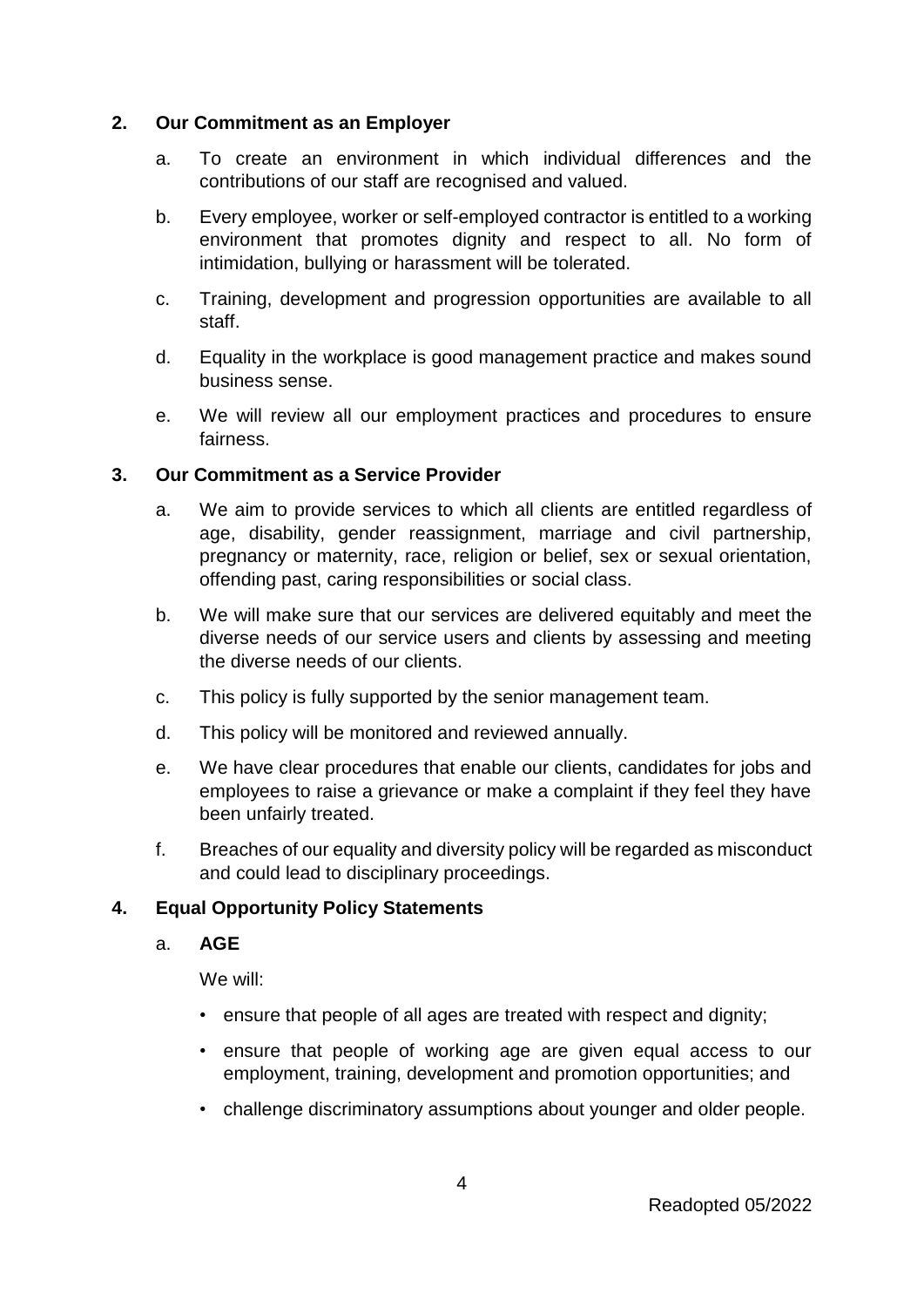#### b. **DISABILITY**

- provide any reasonable adjustments to ensure disabled people have access to our services and employment opportunities;
- challenge discriminatory assumptions about disabled people; and
- seek to continue to improve access to information by ensuring availability of: loop systems; Braille facilities; alternative formatting; and sign language interpretation.

#### c. **RACE**

We will:

- challenge racism wherever it occurs;
- respond swiftly and sensitively to racists incidents; and
- actively promote race equality in the Town Council.

#### d. **GENDER**

We will:

- challenge discriminatory assumptions about women and men;
- take positive action to redress the negative effects of discrimination against women and men;
- offer equal access for women and men to representation, services, employment, training and pay and encourage other organisations to do the same; and
- provide support to prevent discrimination against transsexual people who have or who are about to undergo gender reassignment.

#### e. **SEXUAL ORIENTATION**

We will:

- ensure that we take account of the needs of lesbians and gay men; and
- promote positive images of lesbians, gay men and bisexuals.

## f. **RELIGION OR BELIEF**

We will:

- ensure that employees' religion or beliefs and related observances are respected and accommodated wherever possible; and
- respect people's beliefs where the expression of those beliefs does not impinge on the legitimate rights of others.